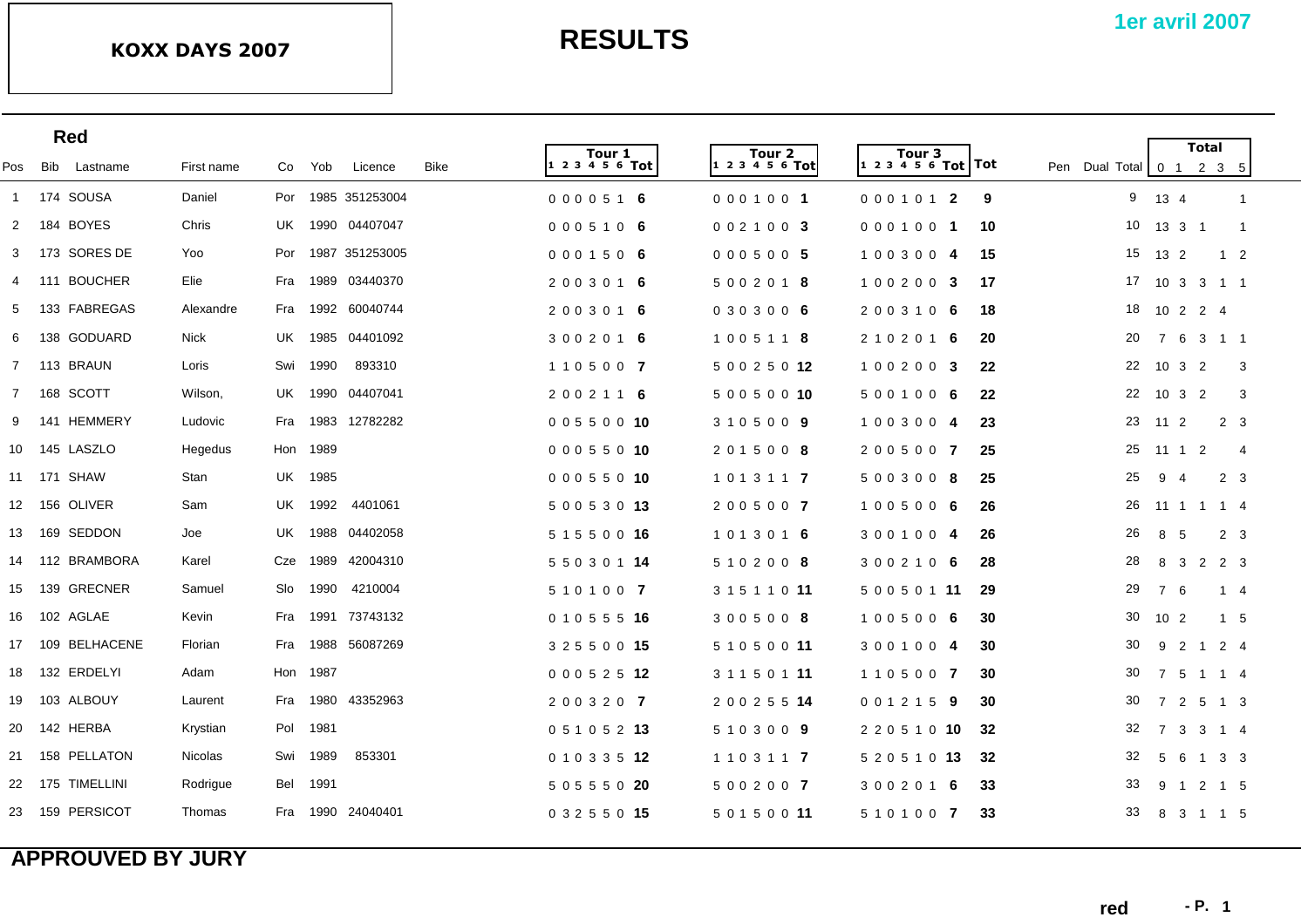|     | <b>Red</b>              |                 |     |          |                  |             |                            |                           |                                       |                                                                  |    |                                  | <b>Total</b>                   |                |    |
|-----|-------------------------|-----------------|-----|----------|------------------|-------------|----------------------------|---------------------------|---------------------------------------|------------------------------------------------------------------|----|----------------------------------|--------------------------------|----------------|----|
| Pos | Bib Lastname            | First name      | Co  | Yob      | Licence          | <b>Bike</b> | Tour 1<br> 1 2 3 4 5 6 Tot | Tour 2<br>1 2 3 4 5 6 Tot | Tour <sub>3</sub><br>$123456$ Tot Tot | Pen Dual Total $\begin{bmatrix} 0 & 1 & 2 & 3 & 5 \end{bmatrix}$ |    |                                  |                                |                |    |
|     | 23 172 SHERIDAN         | James           |     |          | UK 1989 04407049 |             | 5 0 5 5 2 0 17             | 1005017                   | 310500 9                              | 33                                                               | 33 |                                  | 8 3 1 1 5                      |                |    |
|     | 25 165 PRIECKO          | Maros           | Slo |          | 1986 42100003    |             | 5 1 0 5 0 0 11             | 5003008                   | 5 5 0 5 0 0 15                        | -34                                                              | 34 | 10 <sub>1</sub>                  |                                | 1 6            |    |
|     | 26 163 POOLEY           | Andrew          | UK. | 1986     | 04407088         |             | 5 1 0 5 0 1 12             | 5 0 0 5 0 5 15            | 3005008                               | 35                                                               | 35 | 9 <sub>2</sub>                   |                                | 1 6            |    |
|     | 27 161 POIRIER          | <b>Benjamin</b> | Fra | 1985     |                  |             | 5 2 1 5 0 5 18             | 3 0 1 2 1 5 12            | 201200 5                              | -35                                                              | 35 | 5<br>-4                          | 4                              | $1 \quad 4$    |    |
|     | 28 182 RALL             | Daniel          | Ger | 1986     |                  |             | 5 2 5 5 0 0 17             | 3022007                   | 3 0 5 5 0 0 13                        | -37                                                              | 37 | 8                                | 3                              | 2 5            |    |
|     | 29 166 RECZEK           | Piotr           | Pol | 1977     |                  |             | 5 0 1 5 0 5 16             | 2 0 5 5 0 0 12            | 5 0 0 5 0 0 10                        | -38                                                              | 38 | 9<br>$\overline{1}$              | $\overline{1}$                 |                | 7  |
|     | 30 154 NARSES           | Aurélien        | Fra |          | 1988 24742840    |             | 0 5 1 5 5 0 16             | 5 2 0 5 0 0 12            | 3 0 5 2 0 1 <b>11</b>                 | -39                                                              | 39 |                                  | 7 2 2 1 6                      |                |    |
|     | 31 124 DEMIERRE         | Fabrice         | Swi | 1990     | 855160           |             | 5 1 0 5 1 5 17             | 5 1 0 3 0 5 14            | 5 1 1 3 0 0 10                        | -41                                                              | 41 | $5\overline{5}$<br>- 5           |                                | $2\quad 6$     |    |
|     | 32 185 AREITTIO         | lon.            | Spa | 1992     |                  |             | 5 1 0 2 2 5 15             | 5 0 0 5 0 5 15            | 5 0 0 2 0 5 12 42                     |                                                                  | 42 |                                  | 7 1 3                          |                | 7  |
|     | 33 107 BALAZS           | Peter           |     | Hon 1980 |                  |             | 2 0 3 5 5 0 15             | 3 1 5 5 0 1 <b>15</b>     | 200505 <b>12</b>                      | -42                                                              | 42 | 6 2                              |                                | 2 2 6          |    |
|     | 34 164 PRAZNOVSKY       | Andrej          | Slo |          | 1990 42100029    |             | 0 3 3 5 3 1 15             | 2 0 1 5 1 5 14            | 3 0 1 5 2 2 <b>13</b>                 | 42                                                               | 42 | $3\quad 4$                       |                                | 3 4 4          |    |
| 35  | 140 GROMMERCH           | Jonathan        | Bel | 1988     |                  |             | 1 1 0 5 5 5 17             | 5 0 3 5 1 5 19            | 5 0 0 3 1 0 9                         | 45                                                               | 45 | 5<br>-4                          |                                | 2 <sub>7</sub> |    |
|     | 36 135 FIGUERAS         | Jon             | Esp | 1991     |                  |             | 0 5 0 5 5 0 15             | 5 3 0 5 1 1 <b>15</b>     | 3 5 0 5 5 1 <b>19</b>                 | -49                                                              | 49 | 5<br>- 3                         |                                | 2 8            |    |
|     | 37 178 WADDINGTONGA Sam |                 | UK. | 1988     |                  |             | 5 1 0 5 5 1 <b>17</b>      | 5 1 0 5 2 0 13            | 3 5 1 5 5 0 19                        | 49                                                               | 49 |                                  | 4 4 1 1 8                      |                |    |
| 38  | 104 ALESSANDRI CL       | <b>Bastien</b>  | Fra |          | 1991 21131110    |             | 1 1 2 5 5 5 19             | 5 5 5 5 1 0 21            | 1 1 0 5 1 1 9                         | 49                                                               | 49 | 2 7 1                            |                                |                | 8  |
|     | 39 177 VERHOEVEN        | Thijs           | Hol | 1990     |                  |             | 5 5 0 5 5 5 25             | 5 0 0 5 0 0 10            | 5 0 0 5 0 5 15                        | 50                                                               | 50 | 8                                |                                |                | 10 |
|     | 40 149 LEMMENS          | Cedric          | Bel | 1980     |                  |             | 0 5 5 3 5 0 18             | 5 1 1 3 5 0 <b>15</b>     | 5 3 0 5 0 5 <b>18</b>                 | -51                                                              | 51 | 5 2                              |                                | 38             |    |
|     | 41 128 DUCROCQ          | Simon           | Fra | 1991     | 55343519         |             | 5 2 5 5 2 2 21             | 5 1 5 5 1 0 <b>17</b>     | 5 1 2 3 1 1 <b>13</b>                 | -51                                                              | 51 | $1\quad 5$                       |                                | 4 1 7          |    |
|     | 42 127 DOS SANTOS       | Frédéric        | Fra | 1991     | 93274626         |             | 5 1 5 5 1 1 18             | 3 5 0 5 5 0 18            | 5 0 0 5 5 1 16                        | 52                                                               | 52 | $\overline{4}$<br>$\overline{4}$ |                                | 1 9            |    |
|     | 43 147 LE MENE          | Gwenael         | Fra | 1986     | 06351388         |             | 3 0 5 5 5 5 23             | 3 0 5 5 1 5 19            | 5 1 1 5 1 1 <b>14</b>                 | 56                                                               | 56 | 2 5                              |                                | 2 <sub>9</sub> |    |
|     | 44 148 LEJEUNE          | Amaury          | Bel | 1990     |                  |             | 5 5 0 5 5 5 25             | 5 1 0 5 5 5 21            |                                       | 58                                                               | 58 |                                  | 3 3 1 1 10                     |                |    |
| 45  | 181 LECOT               | Maxime          | Fra | 1987     | 03532710         |             | 5 1 0 5 0 5 16             | 5 5 0 5 0 5 20            | 5 2 1 5 5 5 23                        | -59                                                              | 59 | 4                                | $\overline{2}$<br>$\mathbf{1}$ |                | 11 |
|     | 46 122 CZETTELE         | Peter           | Hon | 1981     |                  |             | 3 1 2 5 5 1 <b>17</b>      | 5 1 5 5 5 5 26            | 5 2 1 5 0 3 16                        | -59                                                              | 59 | 1 4                              |                                | 2 2 9          |    |
|     |                         |                 |     |          |                  |             |                            |                           |                                       |                                                                  |    |                                  |                                |                |    |

## **APPROUVED BY JURY**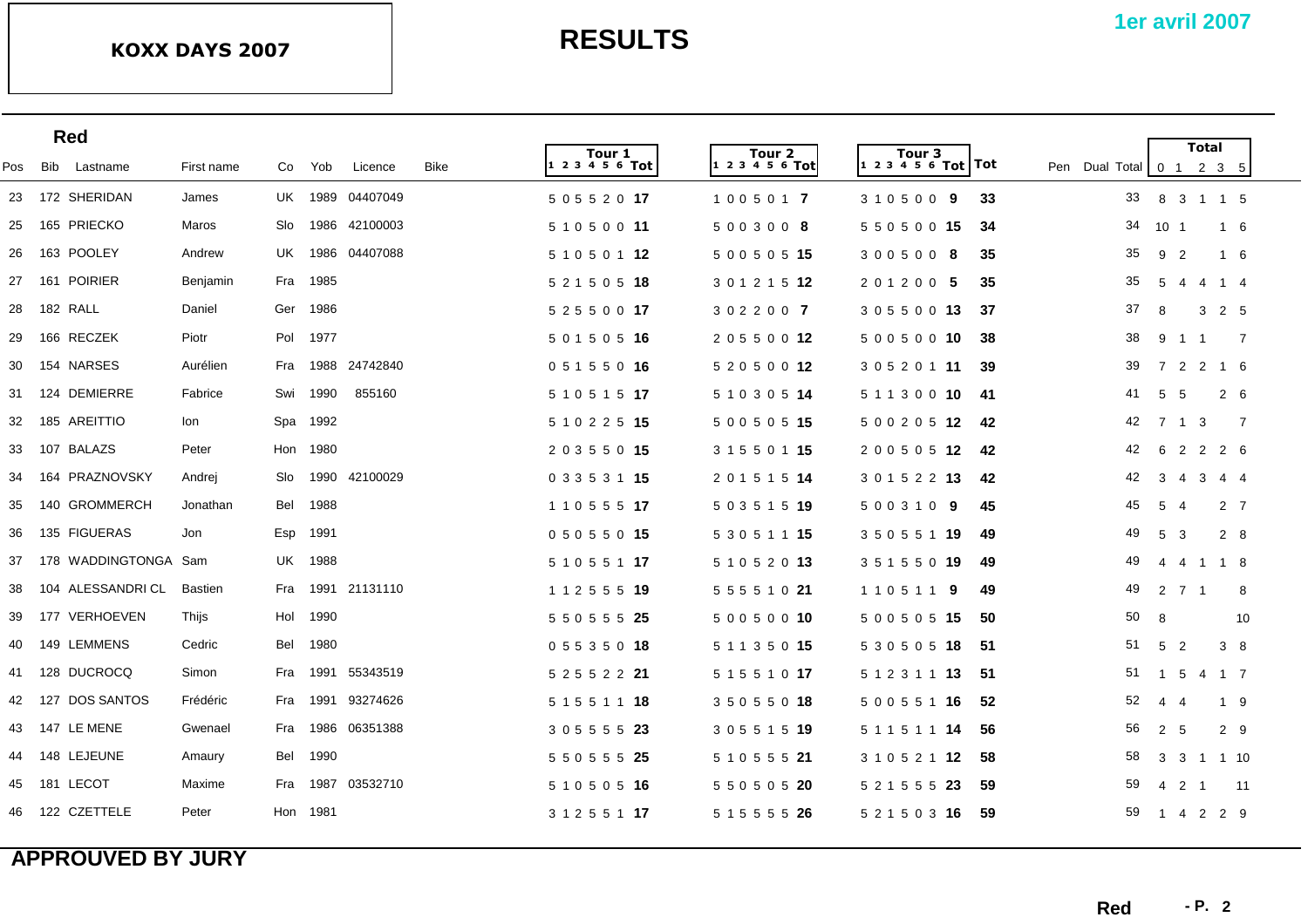|     | red             |                |          |          |                    |             |                        |                        |                                           |                    |                      |                                | <b>Total</b>   |                 |  |
|-----|-----------------|----------------|----------|----------|--------------------|-------------|------------------------|------------------------|-------------------------------------------|--------------------|----------------------|--------------------------------|----------------|-----------------|--|
| Pos | Bib Lastname    | First name     | Co       | Yob      | Licence            | <b>Bike</b> | Tour 1<br>$123456$ Tot | Tour 2<br>$123456$ Tot | Tour <sub>3</sub><br> 1 2 3 4 5 6 Tot Tot | Pen Dual Total 0 1 |                      |                                | $2 \t3 \t5$    |                 |  |
|     | 47 105 ALKEMA   | Gil            |          | Bel 1991 |                    |             | 2 2 5 5 5 5 24         | 5 2 2 3 1 5 18         | 5 1 0 5 1 5 17                            | 59                 | 59                   | 1 3 4 1 9                      |                |                 |  |
| 48  | 167 REMY        | Clement        | Fra      |          | 1988 58150682      |             | 5 3 1 5 1 5 20         | 5 1 5 5 1 5 22         | 5 0 2 5 2 5 19                            | -61                | 61                   | 1 4                            | 2 1 10         |                 |  |
| 49  | 153 MOOR        | Karin          | Sui      | 1986     |                    |             | 5 5 5 5 0 5 25         | 5 2 2 0 3 5 17         | 5 2 0 3 5 5 20                            | 62                 | 62<br>3              |                                | 3 2 10         |                 |  |
|     | 50 117 CHAPUIS  | Robin          | Swi      | 1988     | 851364             |             | 5 2 0 5 5 5 22         | 5 5 0 5 5 5 25         | 5 0 0 5 3 5 18                            | 65                 | 65<br>$\overline{4}$ |                                | $1 \t1 \t12$   |                 |  |
|     | 51 143 KAISER   | Tamas          | Hon 1979 |          |                    |             | 2 1 5 5 5 5 23         | 5 1 5 5 5 5 26         | 5 1 0 5 1 5 17                            | 66                 | 66                   | $\mathbf{1}$<br>4              | $\overline{1}$ | 12              |  |
|     | 51 176 TRYNER   | Marek          | Cze      | 1987     | 4908955            |             | 5 5 1 5 1 5 22         | 5 1 0 2 5 5 18         | 5 5 1 5 5 5 26                            | 66                 | 66                   | $1 \quad 4$                    | $\overline{1}$ | 12              |  |
| 53  | 150 LOGUT       | Loic           | Fra      |          | 1986 CertificatL   |             | 1 2 5 3 5 5 21         | 5 1 5 5 2 5 23         | 5 2 5 5 1 5 23                            | -67                | 67                   |                                | 3 3 1 11       |                 |  |
| 54  | 152 MASSART     | <b>Nicolas</b> | Bel      |          | 1991 003200038     |             | 5 1 5 5 5 5 26         | 5 2 1 5 1 5 19         | 5 5 0 5 5 5 25                            | 70                 | 70<br>$\overline{1}$ | $3 \quad 1$                    |                | 13              |  |
| 55  | 155 NARUMI      | Miyashita      | Jap      | 1988     | 8100462            |             | 5 5 3 5 5 5 28         | 5 5 0 5 3 5 23         | 3 1 2 5 3 5 19                            | - 70               | 70                   | 1 1 1 4 11                     |                |                 |  |
| 56  | 123 CZIBEVE     | Gyula          |          | Hon 1983 |                    |             | 5 1 5 5 5 5 26         | 5 1 5 5 5 5 26         | 5 1 2 5 1 5 19 71                         |                    | 71                   | $\overline{4}$                 | -1             | 13              |  |
|     | 57 157 PAP      | Peter          |          | Hon 1984 |                    |             | 5 1 3 5 5 5 24         | 5 1 3 5 5 5 24         | 5 5 5 5 3 5 28                            | - 76               | 76                   | $\overline{2}$                 |                | 3 <sub>13</sub> |  |
| 58  | 110 BORSZEKI    | Viktor         |          | Hon 1986 |                    |             | 5 1 5 5 5 5 26         | 5 5 5 5 5 5 30         | 5 1 5 5 1 5 22                            | - 78               | 78                   | 3                              |                | 15              |  |
| 59  | 101 AFAISO      | André          |          |          | Por 1989 351253008 |             | 5 2 5 5 5 5 27         | 5 2 5 5 5 5 27         | 5 1 5 5 5 5 26                            | 80                 | 80                   | $1\quad 2$                     |                | 15              |  |
| 60  | 162 PONSARDIN   | Alexandre      |          | Fra 1987 |                    |             | 5 5 5 5 5 5 30         | 5 5 5 5 5 5 30         | 3 2 3 5 3 5 21                            | 81                 | 81                   |                                | $1 \t3 \t14$   |                 |  |
| 61  | 131 EIBL        | Tomas          |          | Cze 1989 | 4909063            |             | 5 5 5 5 3 5 28         | 5 2 5 5 5 5 27         | 5 2 5 5 5 5 27                            | 82                 | 82                   |                                | 2 1 15         |                 |  |
| 62  | 160 PINTO       | Joe Luis       | Por      |          | 1988 351253007     |             | 5 5 5 5 5 5 30         | 5 5 5 5 5 5 30         | 5 5 5 5 5 5 30                            | 90                 | 90                   |                                |                | 18              |  |
|     | 63 125 DEON     | Aurélien       | Bel      | 1988     |                    |             | 5 1 5 5 2 5 23         | 5 0 5 5 0 5 20         |                                           | 43                 | 43                   | $2 \quad 1 \quad 1$            |                | 8               |  |
|     | NC 130 DURVILLE | Remy           | Fra      | 1986     | 45014036           |             | 5 5 5 5 1 5 26         | 5 0 0 5 0 5 15         |                                           | 41                 | A                    | $\mathbf{3}$<br>$\overline{1}$ |                | 8               |  |
| 64  | 120 COOK        | Aran           |          | UK 1986  |                    |             | 5 1 1 3 1 5 16         |                        |                                           | 16                 | 16                   | 3                              |                | $1\quad 2$      |  |
| 65  | 146 LASZLO      | Szerda         |          | Hon 1986 |                    |             | 5 5 3 5 5 1 24         |                        |                                           | 24                 | 24                   | -1                             |                | $1 \quad 4$     |  |
| 66  | 108 BARICZ      | Lorand         |          | Hon 1984 |                    |             | 5 5 5 5 5 5 30         |                        |                                           | 30                 | 30                   |                                |                | 6               |  |
| 66  | 115 CARRIEDO    | Francisco      | Esp      |          | 1982 8948458D      |             | 5 5 5 5 5 5 30         |                        |                                           | 30                 | 30                   |                                |                | 6               |  |
|     | NC 183 LAVAUX   | Morgan         | Fra      |          | 1987 03440371      |             | 2 5 2 5 5 0 19         |                        |                                           | 19                 | A<br>- 1             |                                | 2              | 3               |  |
|     |                 |                |          |          |                    |             |                        |                        |                                           |                    |                      |                                |                |                 |  |

# **APPROUVED BY JURY**